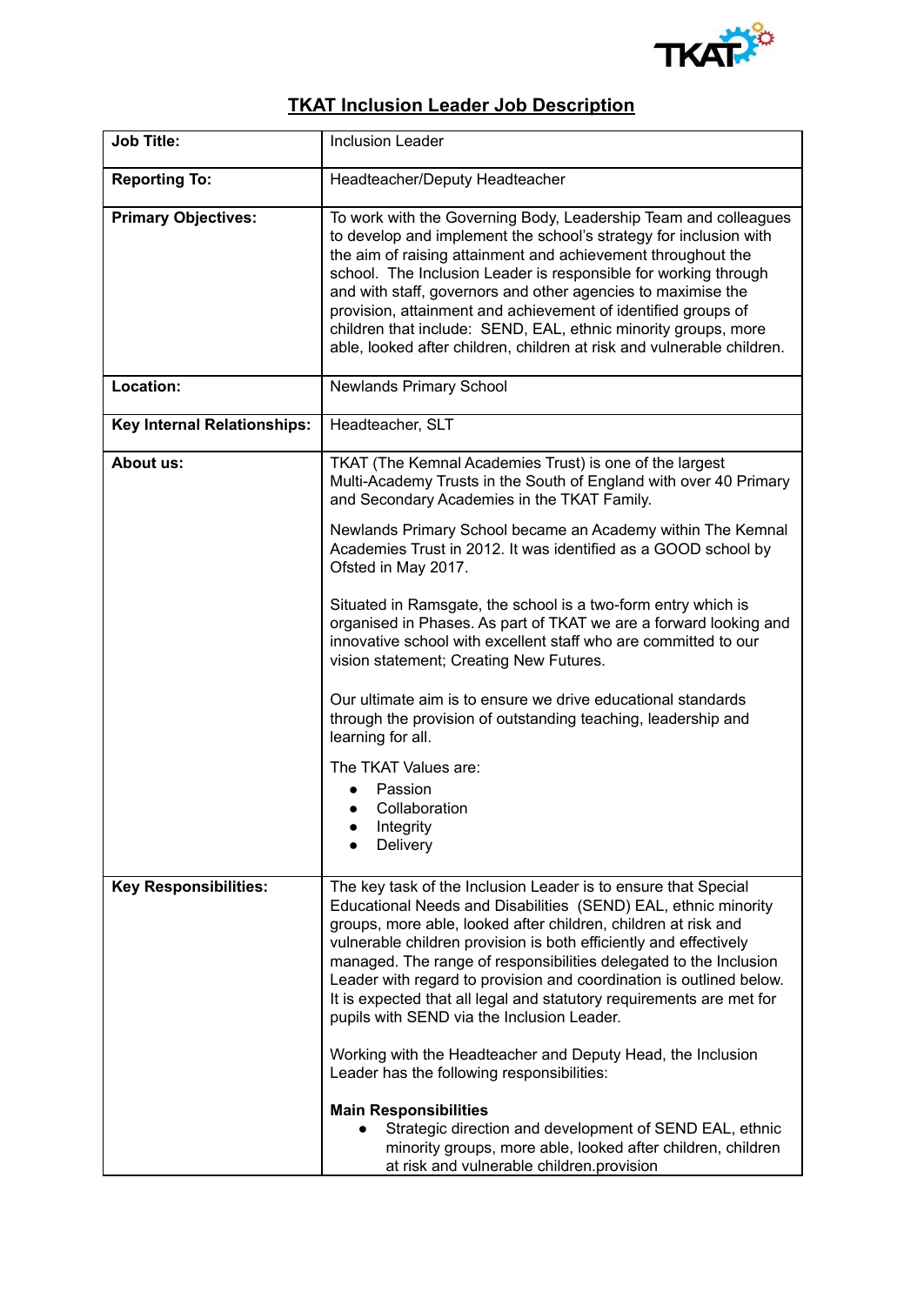| Teaching and learning<br>$\bullet$<br>Leading and managing staff<br>$\bullet$<br>Efficient and effective deployment of staff and resources<br>$\bullet$<br>Ensure effective systems of communication, including<br>$\bullet$<br>feedback about pupil's learning to inform future planning.<br>Monitoring the quality of SEND EAL, ethnic minority<br>$\bullet$<br>groups, more able, looked after children, children at risk<br>and vulnerable children support by establishing effective<br>systems to identify and meet the needs of pupils, whilst<br>ensuring that the systems are coordinated, evaluated and<br>regularly reviewed.<br>Ensure that the objectives of the SEND policy are reflected<br>in the school improvement plan. Liaise with and coordinate<br>the contribution of external agencies.<br>Up-to-date knowledge of national and local initiatives which<br>$\bullet$<br>may impact upon policy and practice.<br>To know and understand relevant research, national<br>inspection evidence and legislation, including the SEND<br>Code of Practice and equal opportunities legislation and<br>how these apply to pupils with statements as well as those<br>without;<br>Making applications and referrals for EHCP's and any other<br>referrals to professional bodies to support pupils.<br><b>DSL</b>                                                                                                                                                 |
|--------------------------------------------------------------------------------------------------------------------------------------------------------------------------------------------------------------------------------------------------------------------------------------------------------------------------------------------------------------------------------------------------------------------------------------------------------------------------------------------------------------------------------------------------------------------------------------------------------------------------------------------------------------------------------------------------------------------------------------------------------------------------------------------------------------------------------------------------------------------------------------------------------------------------------------------------------------------------------------------------------------------------------------------------------------------------------------------------------------------------------------------------------------------------------------------------------------------------------------------------------------------------------------------------------------------------------------------------------------------------------------------------------------------------------------------------------------------------------|
| <b>Progress and Achievement of Pupils</b><br>To monitor the achievements, welfare and discipline of<br>pupils, and to follow up the progress reviews, liaising with<br>the pastoral team and parents when appropriate.<br>To ensure that all access arrangements for any Statutory<br>$\bullet$<br>Assessments are in place and delivered.<br>To monitor attendance, behaviour and exclusions for<br>pupils with SEND, analyse data and support with strategies<br>and systems to improve these outcomes.                                                                                                                                                                                                                                                                                                                                                                                                                                                                                                                                                                                                                                                                                                                                                                                                                                                                                                                                                                      |
| <b>Teaching and learning</b><br>Influencing the whole Teaching and Learning policy to<br>promote aspects of inclusive teaching and Quality First<br>Teaching for pupils with SEND, EAL, ethnic minority<br>groups, more able, looked after children, children at risk<br>and vulnerable children.<br>Leading INSET regularly and where appropriate; this may<br>$\bullet$<br>include chairing and be a part of working parties.<br>Providing opportunities for observation of colleagues/visits<br>to other schools in order to share best practice.<br>Collect and interpret specialist assessment data gathered<br>on pupils and used to inform practice.<br>Work with pupils, subject leaders, class teachers with<br>tutorial/pastoral responsibilities to ensure realistic<br>expectations of behaviour and achievement is set for pupils<br>with SEND, EAL, ethnic minority groups, more able, looked<br>after children, children at risk and vulnerable children.<br>Support developments and initiatives to improve standards<br>in literacy and numeracy as well as access to the wider<br>curriculum.<br>Overseeing and monitoring the quality of EHCPs and other<br>support plans such as Personal Support Plans and<br>maintaining detailed information for subsequent meetings<br>with parents.<br>Develop systems for colleagues to monitor and record<br>progress made by pupils with SEN towards the<br>achievement of targets set in EHCPs and support plans. |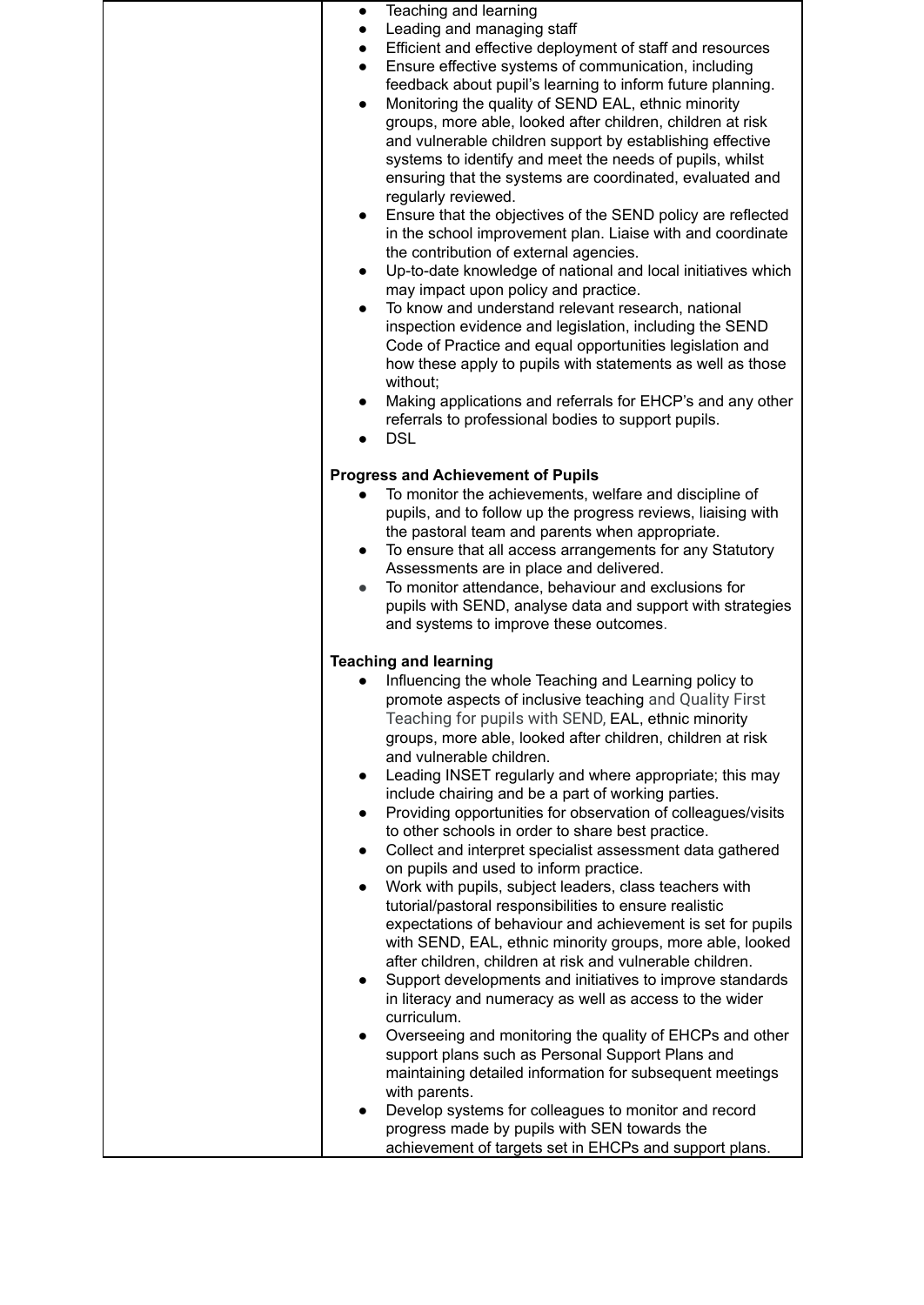| Review EHCPs and support plans monthly with parents,<br>pupils, teachers and agree and communicate new targets.<br>Supporting the Headteacher in meeting statutory<br>$\bullet$<br>responsibilities for EHCPs and their Annual Review.<br>Lead the Annual Review meetings for pupils with EHCPs<br>Liaise with the identified staff to ensure reports are up to<br>$\bullet$<br>date and provision for special needs for all assessments<br>are identified and met.<br>Teach classes when required<br>$\bullet$<br>Monitor classroom provision to ensure that<br>$\bullet$<br>recommendations made by external specialists are<br>implemented                                                                                                                                                                                                                                                                                                                                                                                                                                                                                                                                                                                                                                                                                                                                                                                                                                                                                                                                                                                                                                 |
|-------------------------------------------------------------------------------------------------------------------------------------------------------------------------------------------------------------------------------------------------------------------------------------------------------------------------------------------------------------------------------------------------------------------------------------------------------------------------------------------------------------------------------------------------------------------------------------------------------------------------------------------------------------------------------------------------------------------------------------------------------------------------------------------------------------------------------------------------------------------------------------------------------------------------------------------------------------------------------------------------------------------------------------------------------------------------------------------------------------------------------------------------------------------------------------------------------------------------------------------------------------------------------------------------------------------------------------------------------------------------------------------------------------------------------------------------------------------------------------------------------------------------------------------------------------------------------------------------------------------------------------------------------------------------------|
| <b>Assessment and Evaluation</b><br>To collect and interpret specialist assessment data<br>gathered on pupils and use it to inform practice.<br>To devise, implement and evaluate systems for identifying,<br>$\bullet$<br>assessing and reviewing pupils' SEND in relation to the<br>school's SEND policy alongside EAL, ethnic minority<br>groups, more able, looked after children, children at risk<br>and vulnerable children.<br>To provide regular information to the Headteacher and<br>$\bullet$<br>Governing Body on the evaluation of the effectiveness of<br>provision for pupils with SEND, to inform decision making<br>and policy review.<br>To monitor the progress made in setting objectives and<br>$\bullet$<br>targets for pupils with SEND, EAL, ethnic minority groups,<br>more able, looked after children, children at risk and<br>vulnerable children. assist in the evaluation of and the<br>effectiveness of teaching and learning and use the analysis<br>to guide further improvement.                                                                                                                                                                                                                                                                                                                                                                                                                                                                                                                                                                                                                                                           |
| <b>Leadership and Management</b><br>To lead the team and to be instrumental in planning for<br>continual improvement and to make a contribution to the<br>evaluation of the work of the department.<br>To promote an atmosphere of continuing professional<br>$\bullet$<br>development and to share good practice with colleagues.<br>To contribute to the school's development plan.<br>To support the professional development of all staff,<br>$\bullet$<br>including early career teachers and initial teacher training<br>students.<br>To review annually a coherent set of job descriptions and<br>$\bullet$<br>oversee their implementation.<br>Contribute to the selection, and promotion, of staff including<br>$\bullet$<br>the writing of references.<br>To be involved in short-listing and interview procedures.<br>To manage effectively all staff connected with the SEN<br>$\bullet$<br>department.<br>Advise the Headteacher and Deputy Head on all staffing<br>$\bullet$<br>matters within the department.<br>To appraise all identified colleagues on an annual basis.<br>$\bullet$<br>Encourage all staff to recognise and fulfil their statutory<br>$\bullet$<br>responsibilities.<br>Develop proformas for essential repetitive paperwork, in<br>$\bullet$<br>order to create an administrative infrastructure as part of an<br>effective communications system.<br>Identifying the training needs of staff and<br>$\bullet$<br>organising/coordinating INSET to be delivered by other<br>professionals.<br>Disseminate procedural information such as<br>$\bullet$<br>recommendations of the SEND Code of Practice or the<br>school's own SEND policy. |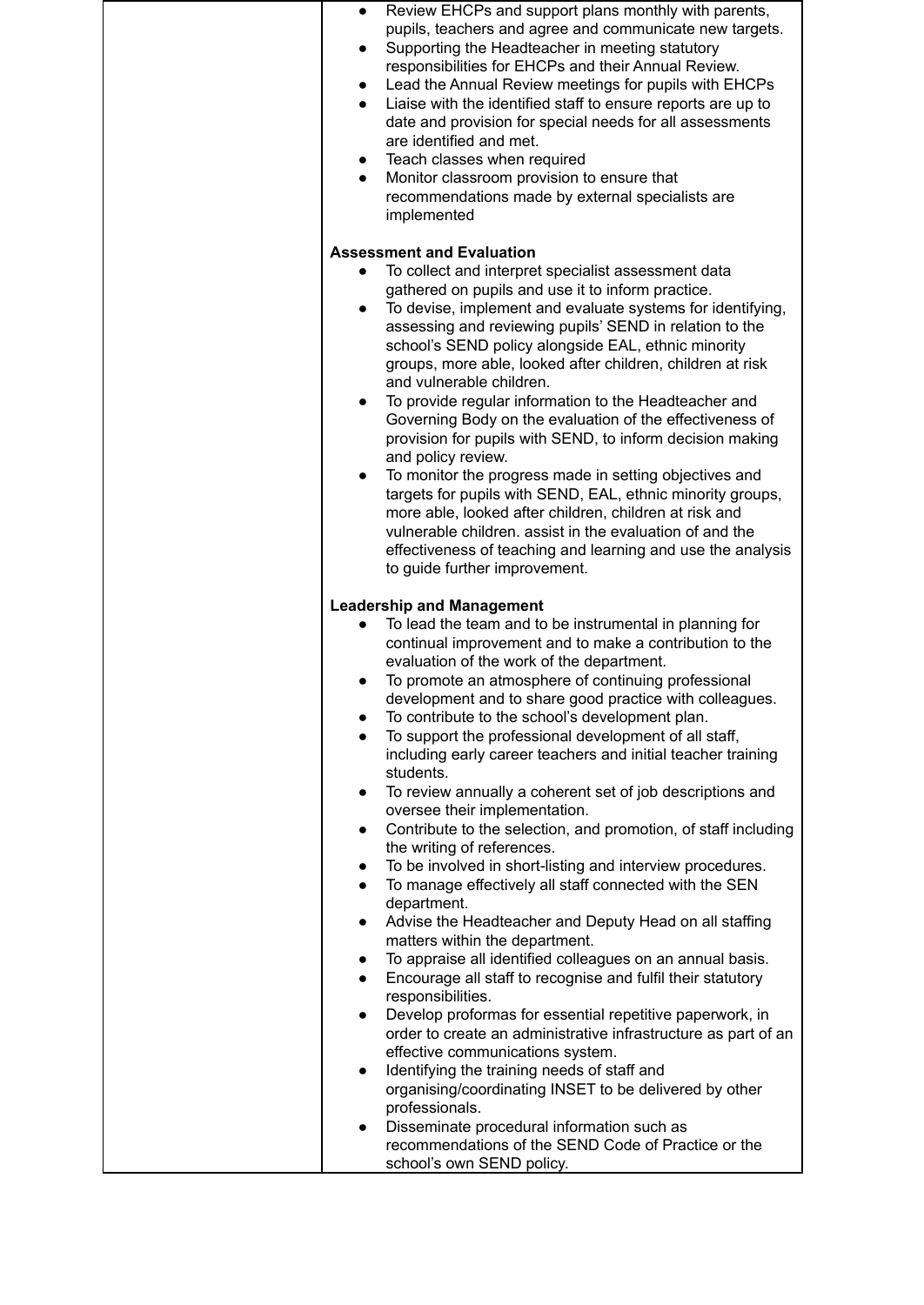| Ensure the establishment of opportunities for SEND<br>Teaching Assistants/Learning Support Assistants to review<br>the needs, progress and targets of pupils with difficulties.<br>Provide regular information to the Headteacher, Governing<br>$\bullet$<br>Body on the evaluation of the effectiveness of provision for<br>pupils with SEND, EAL, ethnic minority groups, more able,<br>looked after children, children at risk and vulnerable<br>children to inform decision-making and policy review.<br>To contribute effectively to the development of a positive<br>$\bullet$<br>ethos in which all pupils have access to a broad, balanced<br>and relevant curriculum and which contributes to pupils'<br>spiritual, moral, cultural, mental and physical development<br>and in preparing pupils for the opportunities,<br>responsibilities and experiences of adult life. |
|------------------------------------------------------------------------------------------------------------------------------------------------------------------------------------------------------------------------------------------------------------------------------------------------------------------------------------------------------------------------------------------------------------------------------------------------------------------------------------------------------------------------------------------------------------------------------------------------------------------------------------------------------------------------------------------------------------------------------------------------------------------------------------------------------------------------------------------------------------------------------------|
| Efficient and effective deployment of staff and resources                                                                                                                                                                                                                                                                                                                                                                                                                                                                                                                                                                                                                                                                                                                                                                                                                          |
| Draw up the annual SEND Development Plan.<br>Provide advice to Headteacher and SLT relating to<br>resource requirements, the deployment of staff and<br>timetabling in relation to the support of SEND, EAL, ethnic<br>minority groups, more able, looked after children, children<br>at risk and vulnerable children.<br>Organise and coordinate the work of colleagues to ensure<br>$\bullet$<br>appropriate deployment of learning resources including<br>ICT.                                                                                                                                                                                                                                                                                                                                                                                                                  |
| Apply for additional funding for SEND pupils and ensure<br>the register is up to date for the school census.<br>Maintain existing resources and explore opportunities to<br>develop or incorporate new resources from the wide range<br>available within and externally to the school.                                                                                                                                                                                                                                                                                                                                                                                                                                                                                                                                                                                             |
| <b>Curriculum</b>                                                                                                                                                                                                                                                                                                                                                                                                                                                                                                                                                                                                                                                                                                                                                                                                                                                                  |
| To ensure that work in support of schemes of work is<br>developed and reviewed regularly in cooperation with all<br>members of the department.<br>To manage the department's financial, teaching and<br>material resources to ensure the effective learning of all<br>students.<br>To contribute to the work of the school's Pastoral<br>Management.<br>To contribute to the work of the school's Curriculum.<br>To ensure all timetables work effectively.<br>$\bullet$<br>To contribute to the implementation of the safety<br>regulations in accordance with the Health and Safety at<br>Work Act 1974 and other DFE guidelines.                                                                                                                                                                                                                                                |
| <b>Ethos and Culture</b>                                                                                                                                                                                                                                                                                                                                                                                                                                                                                                                                                                                                                                                                                                                                                                                                                                                           |
| To provide leadership in promoting an ethos and culture<br>within the department that is in line with achieving the aims<br>of the school.<br>To facilitate, within the whole school, behaviours that<br>support and contribute towards developing the values of<br>the school.                                                                                                                                                                                                                                                                                                                                                                                                                                                                                                                                                                                                    |
| Relations with Parents and the wider community                                                                                                                                                                                                                                                                                                                                                                                                                                                                                                                                                                                                                                                                                                                                                                                                                                     |
| To develop and maintain effective partnerships between<br>parents and the school's staff so as to promote pupils'<br>learning; communicate effectively; providing information to<br>parents about targets, achievements and progress.<br>Undertake such other duties that may be required from<br>time to time at the request of the Headteacher.                                                                                                                                                                                                                                                                                                                                                                                                                                                                                                                                  |